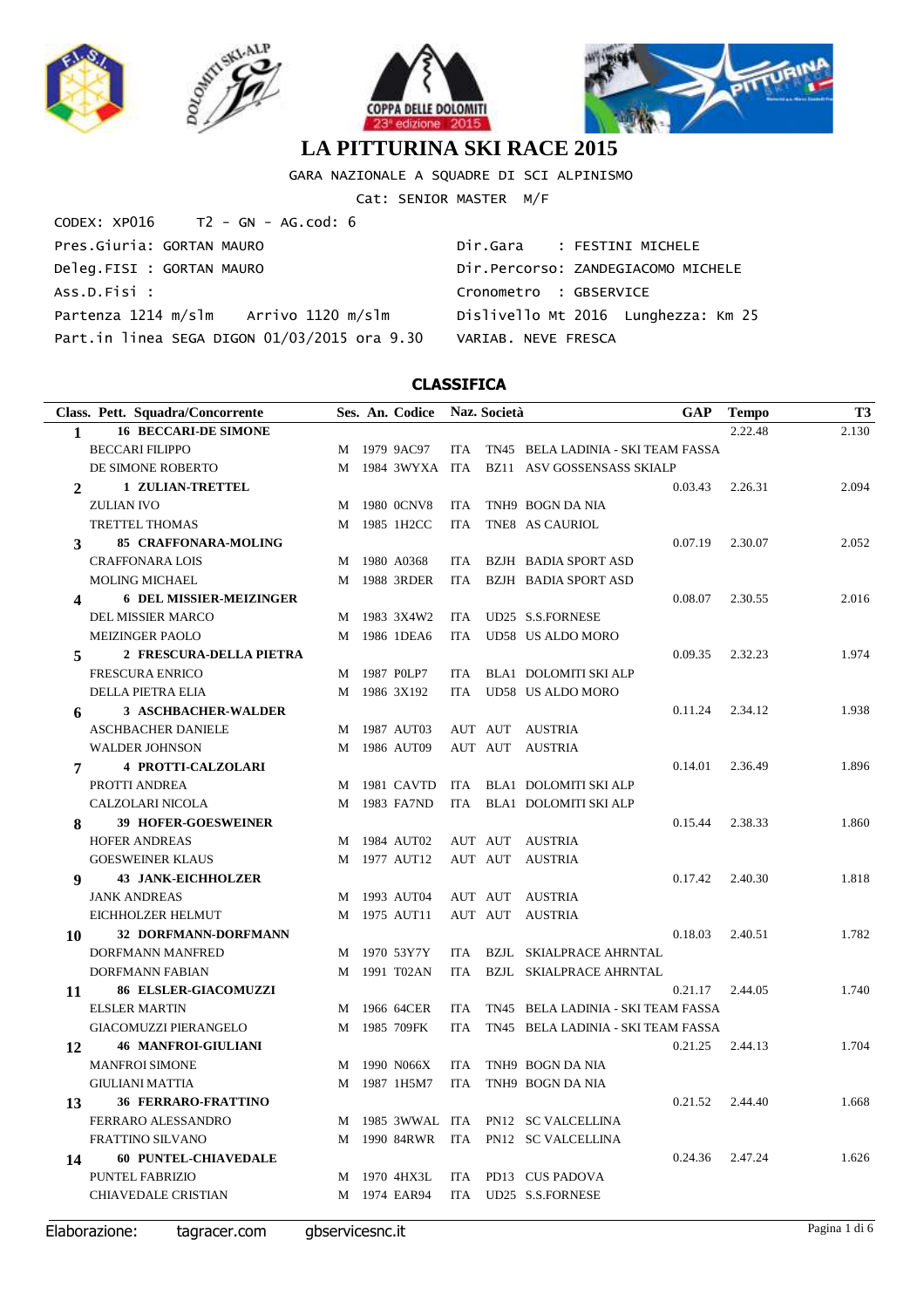GARA NAZIONALE A SQUADRE DI SCI ALPINISMO

Cat: SENIOR MASTER M/F

| CODEX: XP016 T2 - GN - AG.cod: 6             |                                     |
|----------------------------------------------|-------------------------------------|
| Pres.Giuria: GORTAN MAURO                    | Dir.Gara : FESTINI MICHELE          |
| Deleg.FISI : GORTAN MAURO                    | Dir.Percorso: ZANDEGIACOMO MICHELE  |
| ASS.D.Fisi :                                 | Cronometro : GBSERVICE              |
| Partenza 1214 m/slm Arrivo 1120 m/slm        | Dislivello Mt 2016 Lunghezza: Km 25 |
| Part.in linea SEGA DIGON 01/03/2015 ora 9.30 | VARIAB, NEVE FRESCA                 |

| 0.26.09<br>2.48.57<br><b>18 BENVENUTI-BERTANZA</b><br>15<br><b>BENVENUTI MIRKO</b><br>M 1984 LA717<br>TNA4 VALLE DEI LAGHI<br>ITA.<br>1988 R0E74<br><b>BERTANZA STEFANO</b><br>TNA4 VALLE DEI LAGHI<br><b>ITA</b><br>M<br><b>41 IORIATTI-SPONGA</b><br>0.27.27<br>2.50.15<br>16<br><b>IORIATTI ANDREA</b><br>M 1972 866C6<br>BLA1 DOLOMITI SKI ALP<br>ITA<br><b>SPONGA ZENO</b><br>1974 F011L<br><b>BL28 PONTE NELLE ALPI</b><br>ITA.<br>M<br><b>66 TONET-GANDUS</b><br>0.28.54<br>2.51.42<br>17<br><b>TONET NICOLA</b><br>1985 86938<br>BL61 VAL VISDENDE SKI ALP<br>ITA.<br>M<br>BL61 VAL VISDENDE SKI ALP<br><b>GANDUS TIZIANO</b><br>1982 FAMPT<br><b>ITA</b><br>M<br><b>12 ROCCON-BETTIN</b><br>0.32.34<br>2.55.22<br>18<br>1965 73P76<br><b>ROCCON PAOLO</b><br>TV36 S.C. VALDOBBIADENE<br>ITA.<br>M<br>BLA1 DOLOMITI SKI ALP<br><b>BETTIN MAURO</b><br>1968 DAXKA ITA<br>M<br>11 DELLA PIETRA-LOZZA<br>0.33.08<br>2.55.56<br>19<br>DELLA PIETRA FABIO<br>1967 17NVC<br>UD58 US ALDO MORO<br>ITA<br>M<br>UD25 S.S.FORNESE<br><b>LOZZA IVAN</b><br>1963 55198<br>ITA<br>M<br>62 SARTORE-SANNA<br>0.35.40<br>2.58.28<br>20<br>VB07 GS TRASQUERA<br><b>SARTORE PAOLO</b><br>1971 82331<br>ITA<br>M<br><b>SANNA FEDERICO</b><br>1984 3WRHN<br>ITA<br>VB15 DOMOBIANCA CAG<br>M<br>52 NASSIVERA-D'ANDREA<br>2.59.56<br>21<br>0.37.08<br><b>NASSIVERA MARCO</b><br>1982 M0P8M<br>UD25 S.S.FORNESE<br>ITA<br>M | T <sub>3</sub> |
|--------------------------------------------------------------------------------------------------------------------------------------------------------------------------------------------------------------------------------------------------------------------------------------------------------------------------------------------------------------------------------------------------------------------------------------------------------------------------------------------------------------------------------------------------------------------------------------------------------------------------------------------------------------------------------------------------------------------------------------------------------------------------------------------------------------------------------------------------------------------------------------------------------------------------------------------------------------------------------------------------------------------------------------------------------------------------------------------------------------------------------------------------------------------------------------------------------------------------------------------------------------------------------------------------------------------------------------------------------------------------------------------------------------|----------------|
|                                                                                                                                                                                                                                                                                                                                                                                                                                                                                                                                                                                                                                                                                                                                                                                                                                                                                                                                                                                                                                                                                                                                                                                                                                                                                                                                                                                                              | 1.590          |
|                                                                                                                                                                                                                                                                                                                                                                                                                                                                                                                                                                                                                                                                                                                                                                                                                                                                                                                                                                                                                                                                                                                                                                                                                                                                                                                                                                                                              |                |
|                                                                                                                                                                                                                                                                                                                                                                                                                                                                                                                                                                                                                                                                                                                                                                                                                                                                                                                                                                                                                                                                                                                                                                                                                                                                                                                                                                                                              |                |
|                                                                                                                                                                                                                                                                                                                                                                                                                                                                                                                                                                                                                                                                                                                                                                                                                                                                                                                                                                                                                                                                                                                                                                                                                                                                                                                                                                                                              | 1.548          |
|                                                                                                                                                                                                                                                                                                                                                                                                                                                                                                                                                                                                                                                                                                                                                                                                                                                                                                                                                                                                                                                                                                                                                                                                                                                                                                                                                                                                              |                |
|                                                                                                                                                                                                                                                                                                                                                                                                                                                                                                                                                                                                                                                                                                                                                                                                                                                                                                                                                                                                                                                                                                                                                                                                                                                                                                                                                                                                              |                |
|                                                                                                                                                                                                                                                                                                                                                                                                                                                                                                                                                                                                                                                                                                                                                                                                                                                                                                                                                                                                                                                                                                                                                                                                                                                                                                                                                                                                              | 1.512          |
|                                                                                                                                                                                                                                                                                                                                                                                                                                                                                                                                                                                                                                                                                                                                                                                                                                                                                                                                                                                                                                                                                                                                                                                                                                                                                                                                                                                                              |                |
|                                                                                                                                                                                                                                                                                                                                                                                                                                                                                                                                                                                                                                                                                                                                                                                                                                                                                                                                                                                                                                                                                                                                                                                                                                                                                                                                                                                                              |                |
|                                                                                                                                                                                                                                                                                                                                                                                                                                                                                                                                                                                                                                                                                                                                                                                                                                                                                                                                                                                                                                                                                                                                                                                                                                                                                                                                                                                                              | 1.872          |
|                                                                                                                                                                                                                                                                                                                                                                                                                                                                                                                                                                                                                                                                                                                                                                                                                                                                                                                                                                                                                                                                                                                                                                                                                                                                                                                                                                                                              |                |
|                                                                                                                                                                                                                                                                                                                                                                                                                                                                                                                                                                                                                                                                                                                                                                                                                                                                                                                                                                                                                                                                                                                                                                                                                                                                                                                                                                                                              |                |
|                                                                                                                                                                                                                                                                                                                                                                                                                                                                                                                                                                                                                                                                                                                                                                                                                                                                                                                                                                                                                                                                                                                                                                                                                                                                                                                                                                                                              | 1.716          |
|                                                                                                                                                                                                                                                                                                                                                                                                                                                                                                                                                                                                                                                                                                                                                                                                                                                                                                                                                                                                                                                                                                                                                                                                                                                                                                                                                                                                              |                |
|                                                                                                                                                                                                                                                                                                                                                                                                                                                                                                                                                                                                                                                                                                                                                                                                                                                                                                                                                                                                                                                                                                                                                                                                                                                                                                                                                                                                              |                |
|                                                                                                                                                                                                                                                                                                                                                                                                                                                                                                                                                                                                                                                                                                                                                                                                                                                                                                                                                                                                                                                                                                                                                                                                                                                                                                                                                                                                              | 1.470          |
|                                                                                                                                                                                                                                                                                                                                                                                                                                                                                                                                                                                                                                                                                                                                                                                                                                                                                                                                                                                                                                                                                                                                                                                                                                                                                                                                                                                                              |                |
|                                                                                                                                                                                                                                                                                                                                                                                                                                                                                                                                                                                                                                                                                                                                                                                                                                                                                                                                                                                                                                                                                                                                                                                                                                                                                                                                                                                                              |                |
|                                                                                                                                                                                                                                                                                                                                                                                                                                                                                                                                                                                                                                                                                                                                                                                                                                                                                                                                                                                                                                                                                                                                                                                                                                                                                                                                                                                                              | 1.434          |
|                                                                                                                                                                                                                                                                                                                                                                                                                                                                                                                                                                                                                                                                                                                                                                                                                                                                                                                                                                                                                                                                                                                                                                                                                                                                                                                                                                                                              |                |
| UD25 S.S.FORNESE<br><b>D'ANDREA IVAN</b><br>1985 1398V<br>M<br>ITA                                                                                                                                                                                                                                                                                                                                                                                                                                                                                                                                                                                                                                                                                                                                                                                                                                                                                                                                                                                                                                                                                                                                                                                                                                                                                                                                           |                |
| <b>34 FABRIS-OBALLA</b><br>0.37.47<br>3.00.35<br>22                                                                                                                                                                                                                                                                                                                                                                                                                                                                                                                                                                                                                                                                                                                                                                                                                                                                                                                                                                                                                                                                                                                                                                                                                                                                                                                                                          | 1.392          |
| UD07 US RAIBL<br><b>FABRIS LUCA</b><br>1971 0DCFP<br>ITA<br>M                                                                                                                                                                                                                                                                                                                                                                                                                                                                                                                                                                                                                                                                                                                                                                                                                                                                                                                                                                                                                                                                                                                                                                                                                                                                                                                                                |                |
| 1967 5535E<br><b>UD07 US RAIBL</b><br><b>OBALLA MAURIZIO</b><br>M<br>ITA                                                                                                                                                                                                                                                                                                                                                                                                                                                                                                                                                                                                                                                                                                                                                                                                                                                                                                                                                                                                                                                                                                                                                                                                                                                                                                                                     |                |
| 79 MAYR-STEGER<br>0.38.09<br>3.00.57<br>23                                                                                                                                                                                                                                                                                                                                                                                                                                                                                                                                                                                                                                                                                                                                                                                                                                                                                                                                                                                                                                                                                                                                                                                                                                                                                                                                                                   | 1.560          |
| <b>MAYR PAUL ROBERT</b><br>1960 HA30A<br><b>BZJL SKIALPRACE AHRNTAL</b><br>ITA.<br>M                                                                                                                                                                                                                                                                                                                                                                                                                                                                                                                                                                                                                                                                                                                                                                                                                                                                                                                                                                                                                                                                                                                                                                                                                                                                                                                         |                |
| <b>STEGER THOMAS</b><br>1968 67XW1<br>BZJL SKIALPRACE AHRNTAL<br>ITA<br>M                                                                                                                                                                                                                                                                                                                                                                                                                                                                                                                                                                                                                                                                                                                                                                                                                                                                                                                                                                                                                                                                                                                                                                                                                                                                                                                                    |                |
| <b>13 SOMMAVILLA-SANTIN</b><br>0.39.36<br>3.02.25<br>24                                                                                                                                                                                                                                                                                                                                                                                                                                                                                                                                                                                                                                                                                                                                                                                                                                                                                                                                                                                                                                                                                                                                                                                                                                                                                                                                                      | 1.356          |
| SOMMAVILLA MAURO<br>1976 FADRA<br><b>ITA</b><br>TN45 BELA LADINIA - SKI TEAM FASSA<br>M                                                                                                                                                                                                                                                                                                                                                                                                                                                                                                                                                                                                                                                                                                                                                                                                                                                                                                                                                                                                                                                                                                                                                                                                                                                                                                                      |                |
| <b>SANTIN OSWALD</b><br>1962 1D11H<br><b>ITA</b><br>TN45 BELA LADINIA - SKI TEAM FASSA<br>M                                                                                                                                                                                                                                                                                                                                                                                                                                                                                                                                                                                                                                                                                                                                                                                                                                                                                                                                                                                                                                                                                                                                                                                                                                                                                                                  |                |
| 67 UNTERHUBER-SCHENK<br>0.40.38<br>3.03.27<br>25                                                                                                                                                                                                                                                                                                                                                                                                                                                                                                                                                                                                                                                                                                                                                                                                                                                                                                                                                                                                                                                                                                                                                                                                                                                                                                                                                             | 1.314          |
| UNTERHUBER GERHARD<br>1969 7361A<br><b>BZJL SKIALPRACE AHRNTAL</b><br>ITA.<br>M                                                                                                                                                                                                                                                                                                                                                                                                                                                                                                                                                                                                                                                                                                                                                                                                                                                                                                                                                                                                                                                                                                                                                                                                                                                                                                                              |                |
| <b>SCHENK ANDREAS</b><br>1971 CAJKJ<br><b>ITA</b><br><b>BZJL SKIALPRACE AHRNTAL</b><br>M                                                                                                                                                                                                                                                                                                                                                                                                                                                                                                                                                                                                                                                                                                                                                                                                                                                                                                                                                                                                                                                                                                                                                                                                                                                                                                                     |                |
| <b>33 ECCHER-GRETTER</b><br>0.41.53<br>3.04.42<br>26                                                                                                                                                                                                                                                                                                                                                                                                                                                                                                                                                                                                                                                                                                                                                                                                                                                                                                                                                                                                                                                                                                                                                                                                                                                                                                                                                         | 1.278          |
| <b>ECCHER MATTIA</b><br>1991 P0XD4<br>TNE7 SC PANAROTTA<br><b>ITA</b><br>M                                                                                                                                                                                                                                                                                                                                                                                                                                                                                                                                                                                                                                                                                                                                                                                                                                                                                                                                                                                                                                                                                                                                                                                                                                                                                                                                   |                |
| <b>GRETTER STEFANO</b><br>1990 R0F3P<br><b>ITA</b><br>TNE7 SC PANAROTTA<br>M                                                                                                                                                                                                                                                                                                                                                                                                                                                                                                                                                                                                                                                                                                                                                                                                                                                                                                                                                                                                                                                                                                                                                                                                                                                                                                                                 |                |
| <b>65 TABACCHI-VASCELLARI</b><br>0.42.14<br>3.05.03<br>27                                                                                                                                                                                                                                                                                                                                                                                                                                                                                                                                                                                                                                                                                                                                                                                                                                                                                                                                                                                                                                                                                                                                                                                                                                                                                                                                                    | 1.242          |
| TABACCHI TIZIANO<br>M 1993 HA4X6<br>ITA BLA1 DOLOMITI SKI ALP                                                                                                                                                                                                                                                                                                                                                                                                                                                                                                                                                                                                                                                                                                                                                                                                                                                                                                                                                                                                                                                                                                                                                                                                                                                                                                                                                |                |
| VASCELLARI ALDO<br>M 1987 3W77D<br>ITA BLA1 DOLOMITI SKI ALP                                                                                                                                                                                                                                                                                                                                                                                                                                                                                                                                                                                                                                                                                                                                                                                                                                                                                                                                                                                                                                                                                                                                                                                                                                                                                                                                                 |                |
| <b>42 IRSARA-IRSARA</b><br>0.42.44<br>3.05.32<br>28                                                                                                                                                                                                                                                                                                                                                                                                                                                                                                                                                                                                                                                                                                                                                                                                                                                                                                                                                                                                                                                                                                                                                                                                                                                                                                                                                          | 1.200          |
| <b>IRSARA RENE</b><br>M 1981 HAFR3<br>BZJH BADIA SPORT ASD<br>ITA                                                                                                                                                                                                                                                                                                                                                                                                                                                                                                                                                                                                                                                                                                                                                                                                                                                                                                                                                                                                                                                                                                                                                                                                                                                                                                                                            |                |
| <b>IRSARA ANDREAS</b><br>M 1972 3WYWY ITA BZJH BADIA SPORTASD                                                                                                                                                                                                                                                                                                                                                                                                                                                                                                                                                                                                                                                                                                                                                                                                                                                                                                                                                                                                                                                                                                                                                                                                                                                                                                                                                |                |
| <b>19 CANEVA-DE FILIPPO</b><br>0.42.58<br>3.05.47<br>29                                                                                                                                                                                                                                                                                                                                                                                                                                                                                                                                                                                                                                                                                                                                                                                                                                                                                                                                                                                                                                                                                                                                                                                                                                                                                                                                                      | 1.164          |
| <b>CANEVA GINO</b><br>M 1966 851L7<br>UD58 US ALDO MORO<br>ITA                                                                                                                                                                                                                                                                                                                                                                                                                                                                                                                                                                                                                                                                                                                                                                                                                                                                                                                                                                                                                                                                                                                                                                                                                                                                                                                                               |                |
| DE FILIPPO CECILIA<br>1980 73LED<br>ITA BLA1 DOLOMITI SKI ALP<br>F                                                                                                                                                                                                                                                                                                                                                                                                                                                                                                                                                                                                                                                                                                                                                                                                                                                                                                                                                                                                                                                                                                                                                                                                                                                                                                                                           |                |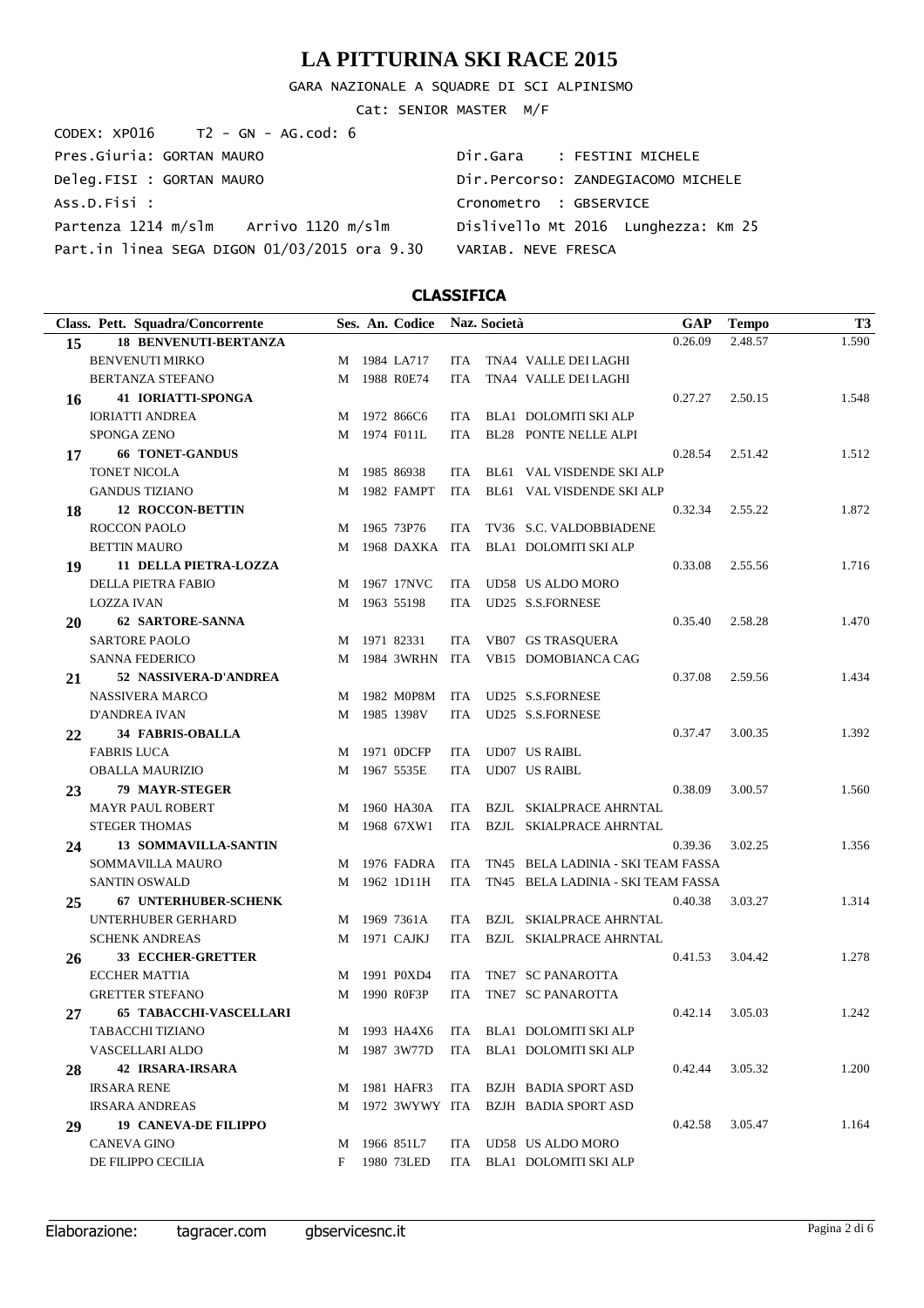GARA NAZIONALE A SQUADRE DI SCI ALPINISMO

Cat: SENIOR MASTER M/F

| CODEX: XP016 T2 - GN - AG.cod: 6             |                                     |
|----------------------------------------------|-------------------------------------|
| Pres.Giuria: GORTAN MAURO                    | Dir.Gara : FESTINI MICHELE          |
| Deleg.FISI : GORTAN MAURO                    | Dir.Percorso: ZANDEGIACOMO MICHELE  |
| Ass.D.Fisi :                                 | Cronometro : GBSERVICE              |
| Partenza 1214 m/slm Arrivo 1120 m/slm        | Dislivello Mt 2016 Lunghezza: Km 25 |
| Part.in linea SEGA DIGON 01/03/2015 ora 9.30 | VARIAB, NEVE FRESCA                 |

|    | Class. Pett. Squadra/Concorrente  |   | Ses. An. Codice |            | Naz. Società |                                                     | GAP     | <b>Tempo</b> | T <sub>3</sub> |
|----|-----------------------------------|---|-----------------|------------|--------------|-----------------------------------------------------|---------|--------------|----------------|
| 30 | <b>82 ORZES-DAL MAS</b>           |   |                 |            |              |                                                     | 0.43.15 | 3.06.04      | 1.404          |
|    | <b>ORZES ALESSANDRO</b>           |   | M 1968 1LSXF    |            |              | ITA BL28 PONTE NELLE ALPI                           |         |              |                |
|    | DAL MAS JACOPO                    | М | 1969 LATJE      | ITA        |              | <b>BL28 PONTE NELLE ALPI</b>                        |         |              |                |
| 31 | <b>63 SCAGLIARINI-VIRGOLIN</b>    |   |                 |            |              |                                                     | 0.45.17 | 3.08.05      | 1.122          |
|    | <b>SCAGLIARINI MAURO</b>          |   | M 1969 1L8EH    | ITA        |              | BLA1 DOLOMITI SKI ALP                               |         |              |                |
|    | <b>VIRGOLIN ROBERTO</b>           |   | M 1975 9AA90    | ITA.       |              | <b>BLA1 DOLOMITI SKI ALP</b>                        |         |              |                |
| 32 | 54 PAVANELLO-DE FILIPPO           |   |                 |            |              |                                                     | 0.47.14 | 3.10.02      | 1.086          |
|    | PAVANELLO ANDREA                  |   | M 1992 HA4X4    | ITA        |              | BLA1 DOLOMITI SKI ALP                               |         |              |                |
|    | DE FILIPPO ANTONIO                |   | M 1992 64TYW    | <b>ITA</b> |              | UD58 US ALDO MORO                                   |         |              |                |
| 33 | 17 BEN-SOCCOL                     |   |                 |            |              |                                                     | 0.48.04 | 3.10.52      | 1.044          |
|    | <b>BEN PAOLO</b>                  | М | 1978 35DT0      | ITA        |              | BL42 S.C. LA VALLE AGORDINA                         |         |              |                |
|    | <b>SOCCOL FERRUCCIO</b>           | М | 1978 35DM3      | <b>ITA</b> |              | BL42 S.C. LA VALLE AGORDINA                         |         |              |                |
| 34 | <b>45 LANDOLFI-PASQUALINI</b>     |   |                 |            |              |                                                     | 0.50.39 | 3.13.27      | 1.008          |
|    | <b>LANDOLFI ALESSANDRO</b>        |   | M 1977 FA6ZH    | ITA.       |              | TN22 SCI CLUB CIMA 12                               |         |              |                |
|    | PASQUALINI AGOSTINO               | М | 1965 85CRV      | <b>ITA</b> |              | TN22 SCI CLUB CIMA 12                               |         |              |                |
| 35 | 84 ZANOTELLI-MORO                 |   |                 |            |              |                                                     | 0.52.23 | 3.15.11      | 1.248          |
|    | ZANOTELLI TOMMASO                 | M | 1965 9201T      | ITA        |              | UD58 US ALDO MORO                                   |         |              |                |
|    | <b>MORO PIO</b>                   | М | 1962 4AM10      | <b>ITA</b> |              | UD58 US ALDO MORO                                   |         |              |                |
| 36 | 21 CARLOT-TOME                    |   |                 |            |              |                                                     | 0.53.43 | 3.16.31      | 966            |
|    | <b>CARLOT FRANCO</b>              | М | 1968 84R39      |            |              | ITA PN12 SC VALCELLINA                              |         |              |                |
|    | <b>TOME GIANNI</b>                | М | 1980 M0AMF      | ITA        |              | PN12 SC VALCELLINA                                  |         |              |                |
| 37 | <b>44 KOEHLBICHLER-HOELLWERTH</b> |   |                 |            |              |                                                     | 0.53.47 | 3.16.35      | 930            |
|    | KOEHLBICHLER ANTON                |   | M 1987 AUT01    |            |              | AUT AUT AUSTRIA                                     |         |              |                |
|    | HOELLWERTH STEFAN                 | M | 1989 AUT10      |            | AUT AUT      | AUSTRIA                                             |         |              |                |
| 38 | 201 OSLER-COMPAGNONI              |   |                 |            |              |                                                     | 0.54.31 | 3.17.19      | 1.812          |
|    | <b>OSLER FEDERICA</b>             | F | 1983 HA811      | ITA        |              | TN40 L'ARCOBALENO                                   |         |              |                |
|    | <b>COMPAGNONI ELISA</b>           | F | 1990 52PLE      | <b>ITA</b> |              | SO29 SC ALTA VALTELLINA                             |         |              |                |
| 39 | 9 FRESCURA-FRESCURA               |   |                 |            |              |                                                     | 0.54.42 | 3.17.30      | 888            |
|    | <b>FRESCURA ANDREA</b>            |   | M 1976 54AN3    | ITA        |              | BL61 VAL VISDENDE SKI ALP                           |         |              |                |
|    | <b>FRESCURA MAURO</b>             | М | 1970 R08XR      | <b>ITA</b> |              | BL61 VAL VISDENDE SKI ALP                           |         |              |                |
| 40 | 49 MASTRACCHIO-MELONI             |   |                 |            |              |                                                     | 0.54.55 | 3.17.43      | 852            |
|    | <b>MASTRACCHIO MICHELE</b>        |   | M 1974 N02V4    | ITA.       |              | <b>UD07 US RAIBL</b>                                |         |              |                |
|    | MELONI GIOVANNI                   | М | 1977 H03V8      | <b>ITA</b> |              | <b>UD07 US RAIBL</b>                                |         |              |                |
| 41 | 20 CAPOSASSI-ZANIER               |   |                 |            |              |                                                     | 0.55.02 | 3.17.50      | 816            |
|    | <b>CAPOSASSI HERBERT</b>          |   | M 1979 DA27M    | ITA        |              | UD25 S.S.FORNESE                                    |         |              |                |
|    | <b>ZANIER MICHELE</b>             |   | M 1980 FAPRX    | ITA        |              | UD58 US ALDO MORO                                   |         |              |                |
| 42 | <b>38 GUGOLE-MARCONI</b>          |   |                 |            |              |                                                     | 0.55.21 | 3.18.09      | 774            |
|    | <b>GUGOLE DIEGO</b>               |   | M 1977 A1519    |            |              | ITA VR52 U.S. CAMPOFONTANA                          |         |              |                |
|    | <b>MARCONI CRISTIAN</b>           |   | M 1975 R0F42    | ITA        |              | VR52 U.S. CAMPOFONTANA                              |         |              |                |
| 43 | 25 DAPORTA-VAJA                   |   |                 |            |              |                                                     | 0.57.04 | 3.19.52      | 738            |
|    | DAPORTA HARALD                    |   | M 1971 C05TT    | ITA        |              | TN45 BELA LADINIA - SKI TEAM FASSA                  |         |              |                |
|    | <b>VAJA ANDREAS</b>               |   |                 |            |              | M 1973 3WMM2 ITA TN45 BELA LADINIA - SKI TEAM FASSA |         |              |                |
|    | <b>30 DELLA PIETRA-MARCUZZI</b>   |   |                 |            |              |                                                     | 0.58.56 | 3.21.44      | 696            |
| 44 | DELLA PIETRA ERICH                |   | M 1982 T00NM    | ITA        |              | UD58 US ALDO MORO                                   |         |              |                |
|    | <b>MARCUZZI MARCO</b>             |   | M 1986 R001J    | ITA        |              | UD58 US ALDO MORO                                   |         |              |                |
|    |                                   |   |                 |            |              |                                                     |         |              |                |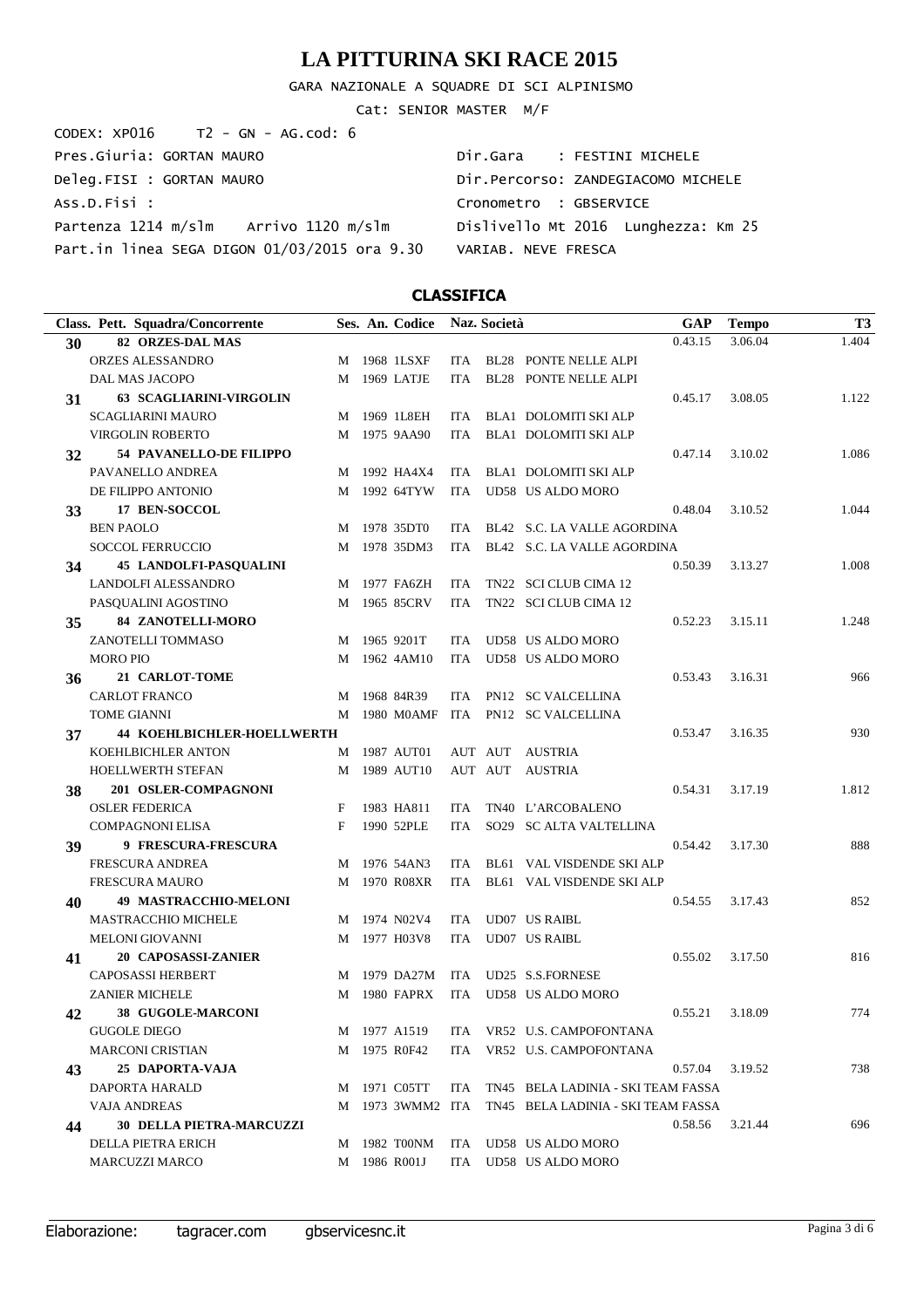GARA NAZIONALE A SQUADRE DI SCI ALPINISMO

Cat: SENIOR MASTER M/F

| CODEX: XP016 T2 - GN - AG.cod: 6             |                                     |
|----------------------------------------------|-------------------------------------|
| Pres.Giuria: GORTAN MAURO                    | Dir.Gara : FESTINI MICHELE          |
| Deleg.FISI : GORTAN MAURO                    | Dir.Percorso: ZANDEGIACOMO MICHELE  |
| ASS.D.Fisi :                                 | Cronometro : GBSERVICE              |
| Partenza 1214 m/slm Arrivo 1120 m/slm        | Dislivello Mt 2016 Lunghezza: Km 25 |
| Part.in linea SEGA DIGON 01/03/2015 ora 9.30 | VARIAB, NEVE FRESCA                 |

|    | Class. Pett. Squadra/Concorrente |   | Ses. An. Codice |            | Naz. Società | <b>GAP</b>                              | <b>Tempo</b>    | T <sub>3</sub> |
|----|----------------------------------|---|-----------------|------------|--------------|-----------------------------------------|-----------------|----------------|
| 45 | <b>75 BUIATTI-FARENZENA</b>      |   |                 |            |              | 1.02.20                                 | 3.25.08         | 1.092          |
|    | <b>BUIATTI ANDREA</b>            |   | M 1969 DA1FP    |            |              | ITA BLA1 DOLOMITI SKI ALP               |                 |                |
|    | <b>FARENZENA GIORGIO</b>         |   | M 1962 4LA28    | <b>ITA</b> |              | BL42 S.C. LA VALLE AGORDINA             |                 |                |
| 46 | <b>28 DECIMA-SIBILLON</b>        |   |                 |            |              | 1.04.13                                 | 3.27.01         | 660            |
|    | <b>DECIMA SIMONE</b>             |   | M 1987 1F073    |            |              | ITA BL42 S.C. LA VALLE AGORDINA         |                 |                |
|    | SIBILLON GIACOMO                 |   | M 1987 TOCCX    |            |              | ITA BL42 S.C. LA VALLE AGORDINA         |                 |                |
| 47 | <b>22 CASANOVA-PUGLIESE</b>      |   |                 |            |              | 1.04.37                                 | 3.27.25         | 618            |
|    | CASANOVA MASSIMO                 |   | M 1975 73N8N    | <b>ITA</b> |              | BL28 PONTE NELLE ALPI                   |                 |                |
|    | <b>PUGLIESE DANIELE</b>          |   | M 1973 AA7YX    | ITA        |              | <b>BL28 PONTE NELLE ALPI</b>            |                 |                |
| 48 | 202 SARTOGO-FINIZIO              |   |                 |            |              | 1.05.58                                 | 3.28.46         | 906            |
|    | <b>SARTOGO MONICA</b>            | F | 1964 CAX23      | ITA        |              | UD58 US ALDO MORO                       |                 |                |
|    | <b>FINIZIO ANNA</b>              | F | 1974 LAE14      | <b>ITA</b> |              | UD58 US ALDO MORO                       |                 |                |
| 49 | <b>77 DI RONCO-DE CRIGNIS</b>    |   |                 |            |              | 1.09.39                                 | 3.32.27         | 936            |
|    | DI RONCO FRANCESCO               | M | 1968 P0XAV      | ITA        |              | UD58 US ALDO MORO                       |                 |                |
|    | DE CRIGNIS ANDREA                | M | 1966 3W4L7      | <b>ITA</b> |              | UD58 US ALDO MORO                       |                 |                |
| 50 | 57 POLIN-ABORDI                  |   |                 |            |              | 1.10.17                                 | 3.33.05         | 582            |
|    | POLIN MICHELE                    |   | M 1975 03170    | ITA.       |              | BLA1 DOLOMITI SKI ALP                   |                 |                |
|    | <b>ABORDI MARCO</b>              |   | M 1976 4HLFX    | ITA        |              | BLA1 DOLOMITI SKI ALP                   |                 |                |
| 51 | <b>35 FEDELE-MAINARDIS</b>       |   |                 |            |              | 1.10.34                                 | 3.33.23         | 540            |
|    | <b>FEDELE MICHELE</b>            |   | M 1975 4HX41    | <b>ITA</b> |              | UD58 US ALDO MORO                       |                 |                |
|    | <b>MAINARDIS MAURIZIO</b>        |   | M 1974 4AT01    | <b>ITA</b> |              | UD25 S.S.FORNESE                        |                 |                |
| 52 | 56 POIAZZI-NASCIMBENI            |   |                 |            |              | 1.10.39                                 | 3.33.27         | 504            |
|    | POIAZZI DANIELE                  | M | 1994 POML8      | <b>ITA</b> |              | UD49 S.S. VELOX PAULARO                 |                 |                |
|    | NASCIMBENI STEFANO               |   | M 1994 8520L    | <b>ITA</b> |              | UD49 S.S. VELOX PAULARO                 |                 |                |
| 53 | <b>48 MARINI-TAGLIAFIERRO</b>    |   |                 |            |              | 1.10.51                                 | 3.33.39         | 462            |
|    | <b>MARINI GIUSEPPE</b>           | M | 1988 1L0PJ      | <b>ITA</b> |              | PN28 A.S.D. MONTANAIA RACING            |                 |                |
|    | <b>TAGLIAFIERRO STEFANO</b>      |   | M 1988 4AL36    | <b>ITA</b> |              | PN28 A.S.D. MONTANAIA RACING            |                 |                |
| 54 | 26 DE CANDIDO-SOLAGNA            |   |                 |            |              | 1.12.23                                 | 3.35.11         | 426            |
|    | DE CANDIDO ANDREA                | M | 1984 N0ATM      | ITA        |              | BL61 VAL VISDENDE SKI ALP               |                 |                |
|    | <b>SOLAGNA PIETRO</b>            |   | M 1984 19KW4    | <b>ITA</b> |              | BL61 VAL VISDENDE SKI ALP               |                 |                |
| 55 | 50 MATIZ-FRANZ                   |   |                 |            |              | 1.12.39                                 | 3.35.27         | 390            |
|    | <b>MATIZ DANIELE</b>             | M | 1983 37DXD      | <b>ITA</b> |              | UD05 CRETA GRAUZARIA                    |                 |                |
|    | <b>FRANZ JOSEF</b>               |   | M 1983 LAXJH    | <b>ITA</b> |              | UD05 CRETA GRAUZARIA                    |                 |                |
| 56 | <b>73 BRUSCHETTI-CORSI</b>       |   |                 |            |              | 1.16.37                                 | 3.39.25         | 780            |
|    | <b>BRUSCHETTI LUCA</b>           | M | 1966 N0A76      | <b>ITA</b> |              | TN45 BELA LADINIA - SKI TEAM FASSA      |                 |                |
|    | <b>CORSI ADOLFO</b>              |   | M 1961 P0YKZ    | ITA        |              | TN45 BELA LADINIA - SKI TEAM FASSA      |                 |                |
| 57 | 76 CASATI-MESSA                  |   |                 |            |              |                                         | 1.17.25 3.40.13 | 624            |
|    | CASATI MASSIMO                   |   |                 |            |              | M 1956 LAXMW ITA BG8Z ASD ALTITUDE RACE |                 |                |
|    | <b>MESSA GIAMPIETRO</b>          |   | M 1955 51AMP    | ITA        |              | TND1 BRENTA TEAM A.D.                   |                 |                |
| 58 | 51 MENGARDA-CECCATO              |   |                 |            |              | 1.19.31                                 | 3.42.19         | 348            |
|    | <b>MENGARDA MARCO</b>            |   | M 1989 49PAA    | ITA.       |              | TN85 SKI TEAM LAGORAI                   |                 |                |
|    | <b>CECCATO EMILIO</b>            |   | M 1977 85LYE    | ITA        |              | TN85 SKI TEAM LAGORAI                   |                 |                |
| 59 | 23 COSTA-CADORIN                 |   |                 |            |              | 1.24.01                                 | 3.46.49         | 312            |
|    | COSTA VALENTINO                  |   | M 1987 M0MPF    |            |              | ITA BL42 S.C. LA VALLE AGORDINA         |                 |                |
|    | <b>CADORIN VALENTINO</b>         |   | M 1967 0C6VT    |            |              | ITA BL42 S.C. LA VALLE AGORDINA         |                 |                |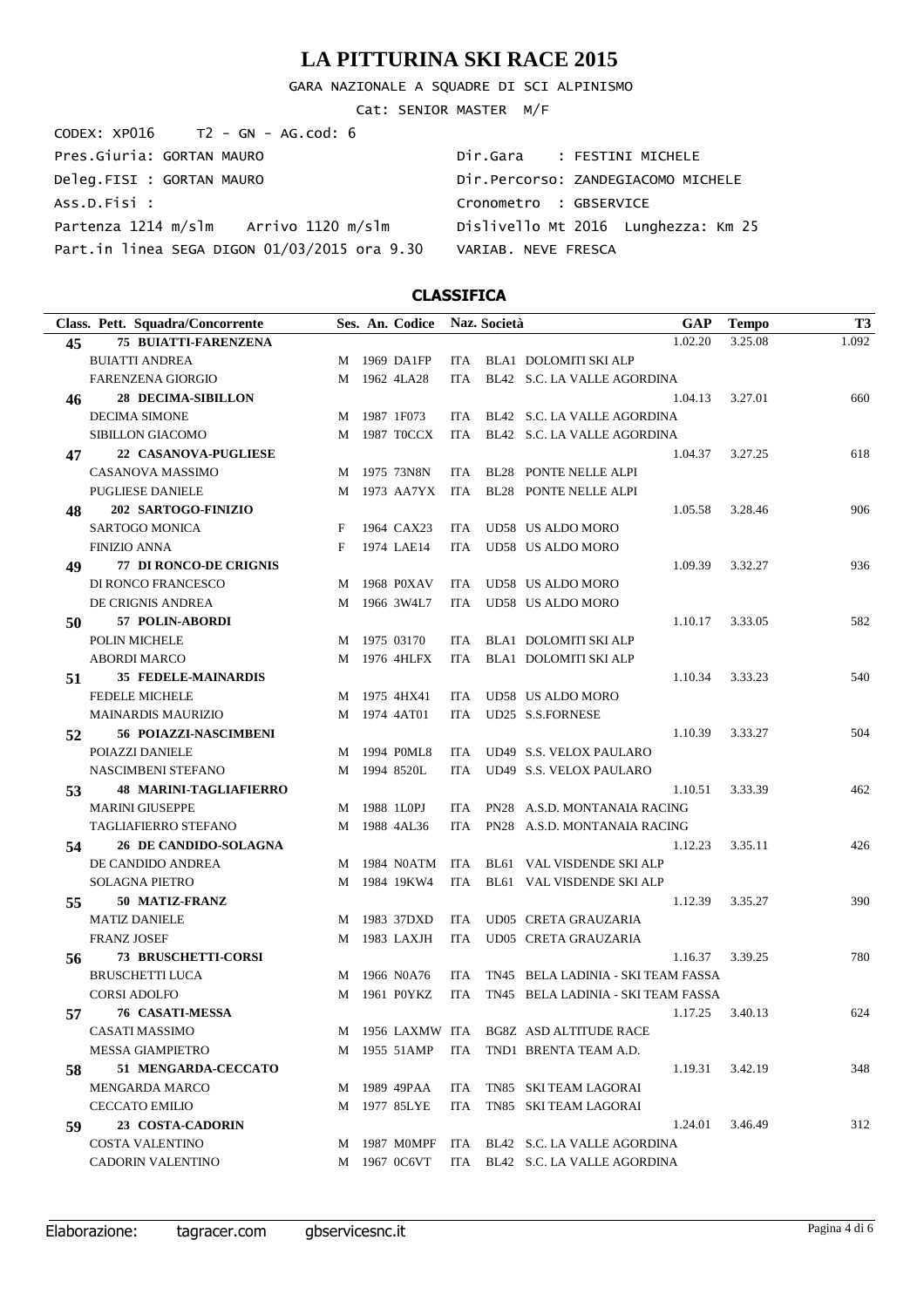GARA NAZIONALE A SQUADRE DI SCI ALPINISMO

Cat: SENIOR MASTER M/F

| CODEX: $XP016$ T2 - GN - AG.cod: 6           |                                     |
|----------------------------------------------|-------------------------------------|
| Pres.Giuria: GORTAN MAURO                    | Dir.Gara : FESTINI MICHELE          |
| Deleg.FISI : GORTAN MAURO                    | Dir.Percorso: ZANDEGIACOMO MICHELE  |
| Ass.D.Fisi :                                 | Cronometro : GBSERVICE              |
| Partenza 1214 m/slm Arrivo 1120 m/slm        | Dislivello Mt 2016 Lunghezza: Km 25 |
| Part.in linea SEGA DIGON 01/03/2015 ora 9.30 | VARIAB, NEVE FRESCA                 |

|    | Class. Pett. Squadra/Concorrente |   | Ses. An. Codice |            | Naz. Società |                                    | GAP     | <b>Tempo</b> | T3  |
|----|----------------------------------|---|-----------------|------------|--------------|------------------------------------|---------|--------------|-----|
| 60 | 83 SANSONETTI-DE POL             |   |                 |            |              |                                    | 1.24.27 | 3.47.15      | 468 |
|    | SANSONETTI PAOLO                 | M | 1969 84R38      |            |              | ITA PN12 SC VALCELLINA             |         |              |     |
|    | DE POL FRANCO                    | M | 1959 4HHD4      | ITA        |              | PN12 SC VALCELLINA                 |         |              |     |
| 61 | 31 DI GLERIA-SAPPADA             |   |                 |            |              |                                    | 1.26.22 | 3.49.10      | 270 |
|    | DI GLERIA WASSILI                | M | 1978 T0AZ2      |            |              | ITA UD49 S.S. VELOX PAULARO        |         |              |     |
|    | SAPPADA DORIANO                  | M | 1970 HA917      | ITA        |              | UD49 S.S. VELOX PAULARO            |         |              |     |
| 62 | 24 CRAIGHERO-SILVERIO            |   |                 |            |              |                                    | 1.28.14 | 3.51.02      | 234 |
|    | <b>CRAIGHERO TERRY</b>           | M | 1979 ROLWJ      |            |              | ITA UD49 S.S. VELOX PAULARO        |         |              |     |
|    | <b>SILVERIO PAOLO</b>            | M | 1979 D0E66      | ITA        |              | UD25 S.S.FORNESE                   |         |              |     |
| 63 | <b>71 BOFFETTA-DE ALESSANDRI</b> |   |                 |            |              |                                    | 1.31.38 | 3.54.26      | 312 |
|    | <b>BOFFETTA GUIDO</b>            | M | 1962 MOMYL ITA  |            |              | TOF3 NORDICO LANZO                 |         |              |     |
|    | DE ALESSANDRI ANDREA             | M | 1966 HA9ZW      | ITA        |              | TO79 SKI CLUB TORINO               |         |              |     |
| 64 | 29 DEL COL-SAVAGLIA              |   |                 |            |              |                                    | 1.33.49 | 3.56.37      | 192 |
|    | DEL COL SERGIO                   | M | 1975 EAP28      | ITA.       |              | TV32 ORSAGO                        |         |              |     |
|    | <b>SAVAGLIA LUIGI</b>            | M | 1984 DAJJC      | ITA        |              | PN28 A.S.D. MONTANAIA RACING       |         |              |     |
| 65 | <b>74 BRUSCO-GANDINI</b>         |   |                 |            |              |                                    | 1.43.15 | 4.06.03      | 156 |
|    | <b>BRUSCO GIORGIO</b>            | M | 1965 T01CW      | <b>ITA</b> |              | TN03 SC VALLE DI CEMBRA            |         |              |     |
|    | <b>GANDINI LUIGI</b>             | M | 1957 12TT7      | <b>ITA</b> |              | TN45 BELA LADINIA - SKI TEAM FASSA |         |              |     |
| 66 | <b>14 ANESI-DALLAGO</b>          |   |                 |            |              |                                    | 1.44.28 | 4.07.16      | 156 |
|    | <b>ANESI GABRIELE</b>            | M | 1987 T0DZ5      | <b>ITA</b> |              | TN40 L'ARCOBALENO                  |         |              |     |
|    | DALLAGO DAVIDE                   | M | 1984 4LHHX      | ITA        |              | TN40 L'ARCOBALENO                  |         |              |     |
| 67 | 37 FUSETTI-MASARIN               |   |                 |            |              |                                    | 1.48.55 | 4.11.43      | 114 |
|    | <b>FUSETTI DAVIDE</b>            | M | 1971 M066A      | ITA        |              | PN28 A.S.D. MONTANAIA RACING       |         |              |     |
|    | <b>MASARIN MAURO</b>             | M | 1973 N0HM9      | ITA        |              | PN28 A.S.D. MONTANAIA RACING       |         |              |     |
| 68 | <b>40 HUBER-IRSARA</b>           |   |                 |            |              |                                    | 2.00.23 | 4.23.11      | 78  |
|    | <b>HUBER HANSJOERG</b>           | M | 1956 67FE6      | ITA.       |              | BZ35 DEUTSCHNOFEN                  |         |              |     |
|    | <b>IRSARA MICHAEL</b>            | M | 1975 3RDR5      | ITA        |              | <b>BZJH BADIA SPORT ASD</b>        |         |              |     |
| 69 | <b>47 MARIN-BIGARAN</b>          |   |                 |            |              |                                    | 2.05.03 | 4.27.52      | 36  |
|    | <b>MARIN CHRISTIAN</b>           | M | 1974 P027V      | ITA.       |              | PN28 A.S.D. MONTANAIA RACING       |         |              |     |
|    | <b>BIGARAN DANTE</b>             | M | 1966 1HE95      | ITA        |              | PN28 A.S.D. MONTANAIA RACING       |         |              |     |
|    | <b>15 BANTERLA-REDOLFI</b>       |   |                 |            |              |                                    |         | <b>DNS</b>   |     |
|    | <b>BANTERLA ALESSANDRO</b>       | M | 1980 N0536      | ITA.       |              | VR6L A.S.D X ADVENTURE TEAM        |         |              |     |
|    | <b>REDOLFI MARCO</b>             | M | 1984 FA315      | ITA        |              | TNJK SKI ALP VAL DI SOLE           |         |              |     |
|    | 72 BRUGGER-WEGER                 |   |                 |            |              |                                    |         | <b>DNS</b>   |     |
|    | <b>BRUGGER LEONHARD</b>          | M | 1965 LAPJC      | ITA.       |              | <b>BZJL SKIALPRACE AHRNTAL</b>     |         |              |     |
|    | <b>WEGER HUBERT</b>              | M | 1963 1JHYV      |            |              | ITA BZJL SKIALPRACE AHRNTAL        |         |              |     |
|    | 78 HOLZER-KOLLER                 |   |                 |            |              |                                    |         | DNS          |     |
|    | <b>HOLZER MANFRED</b>            | M | 1968 AUT07      |            |              | AUT AUT AUSTRIA                    |         |              |     |
|    | <b>KOLLER THOMAS</b>             | M | 1965 AUT15      |            | AUT AUT      | AUSTRIA                            |         |              |     |
|    | <b>80 MENGARDA-TOMASELLI</b>     |   |                 |            |              |                                    |         | <b>DNS</b>   |     |
|    | MENGARDA DANILO                  | M | 1964 53AH7      | ITA        |              | TN85 SKI TEAM LAGORAI              |         |              |     |
|    | <b>TOMASELLI GRAZIANO</b>        | М | 1965 A1F8H      | ITA        |              | TN85 SKI TEAM LAGORAI              |         |              |     |
|    | <b>81 MICHAEL-FRANZ</b>          |   |                 |            |              |                                    |         | <b>DNS</b>   |     |
|    | <b>MICHAEL KRAEFTNER</b>         | M | 1968 AUT05      |            | AUT AUT      | AUSTRIA                            |         |              |     |
|    | <b>FRANZ HAUSMANN</b>            | M | 1957 AUT13      |            | AUT AUT      | <b>AUSTRIA</b>                     |         |              |     |
|    |                                  |   |                 |            |              |                                    |         |              |     |